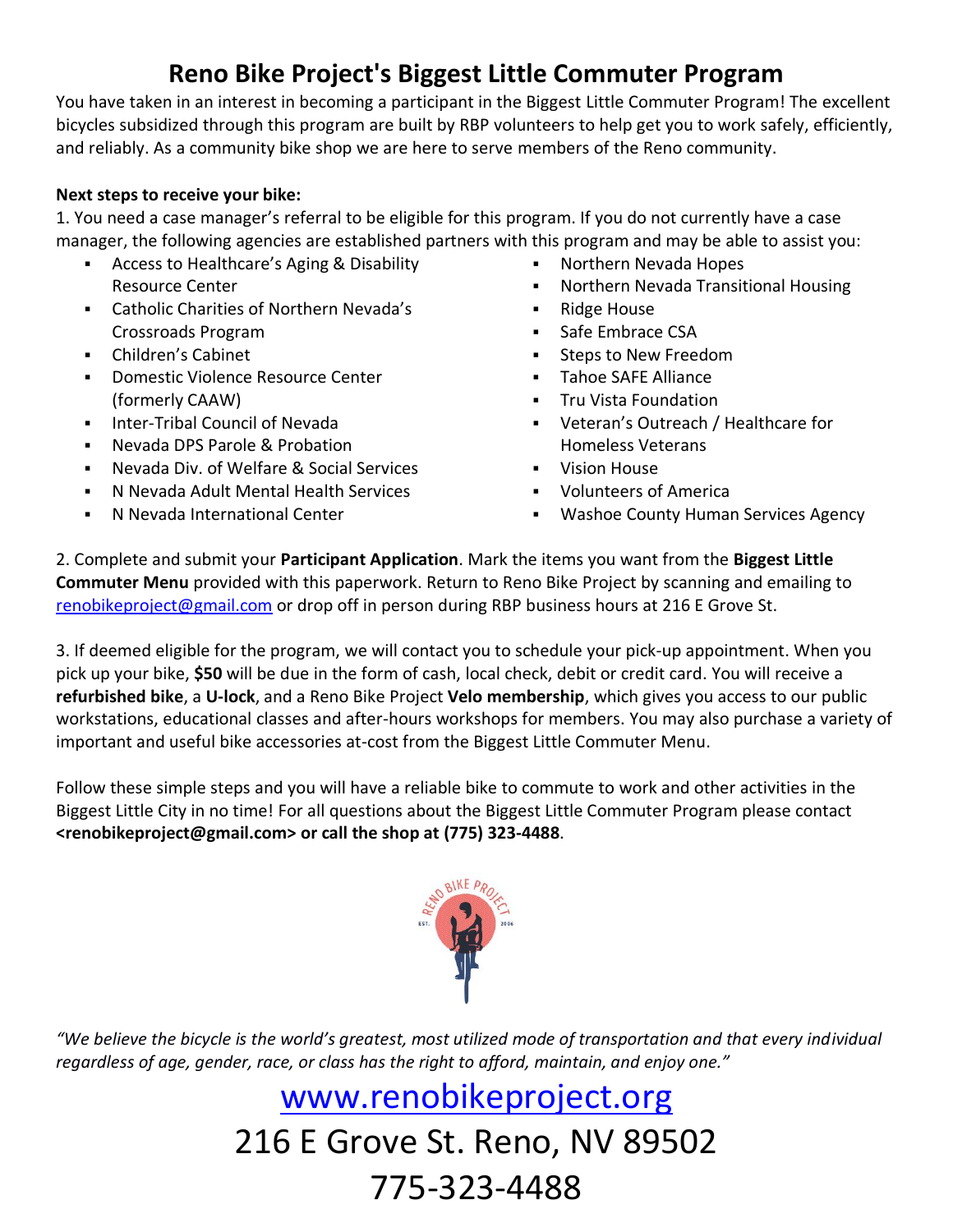### **Responsibility of Owning a Bicycle**

There are many benefits to owning a bicycle and committing to its use as your daily commuter, but these benefits also come with a certain level of investment and responsibility. Here is what you need to know.

1. The benefits are amazing!

Riding a bicycle saves time and saves the planet. On a bike, you travel around three times faster than walking for the same amount of energy and it produces zero pollution. A bicycle saves money and puts you in control of your transportation. On average, it costs \$8,469 to maintain a car every year, \$780 for bus passes, and only \$302 for a bicycle. You're saving as little as hundreds but as much as thousands of dollars by bicycling. With a bicycle you never have to wait for a scheduled time, or stop to fill up for gas; just get on and go!

2. A bicycle is not a free resource.

To keep your bicycle operating and riding smoothly, you do need to invest time and money into its upkeep. You can expect to spend, on average, \$302 annually to maintain your bike. This covers fixing flats, daily maintenance, and replacing worn-out parts. In addition, bikes need regular maintenance, such as cleaning and lubricating the drivetrain periodically. Think of this as the equivalent to an oil change for a bike.

3. Each year, between 800,000 and 2 million bicycles are stolen.

On top of investing in the yearly upkeep of your bicycle, you'll have to invest in keeping it safe. Reno Bike Project requires that you have and present a lock in order to receive your BLCP bike. You need to have (and show us that you have) a U-lock, or purchase a lock from us for \$20. RBP doesn't make any money from this sale; we want your bike to have the best chance against theft, and a U-lock is the minimum deterrent in a city like Reno.

4. Commitment

If you're not used to riding a bike every day, then making the commitment to do so can feel overwhelming. Don't worry! Unlike mechanical vehicles, the human body gets stronger the more you use it, so the more you commute the easier it'll become. Remember: as a cyclist you are required to obey the same rules of the road as other vehicle operators. This includes obeying all traffic laws, using hand signals, and having working lights on your bike when riding at night. But there are also a number of laws in place to give you your space and keep you safe, so be sure to learn about your rights when you're on a bicycle!



*"We believe the bicycle is the world's greatest, most utilized mode of transportation and that every individual* regardless of age, gender, race, or class has the right to afford, maintain, and enjoy one."

# www.renobikeproject.org 216 E Grove St. Reno, NV 89502 775-323-4488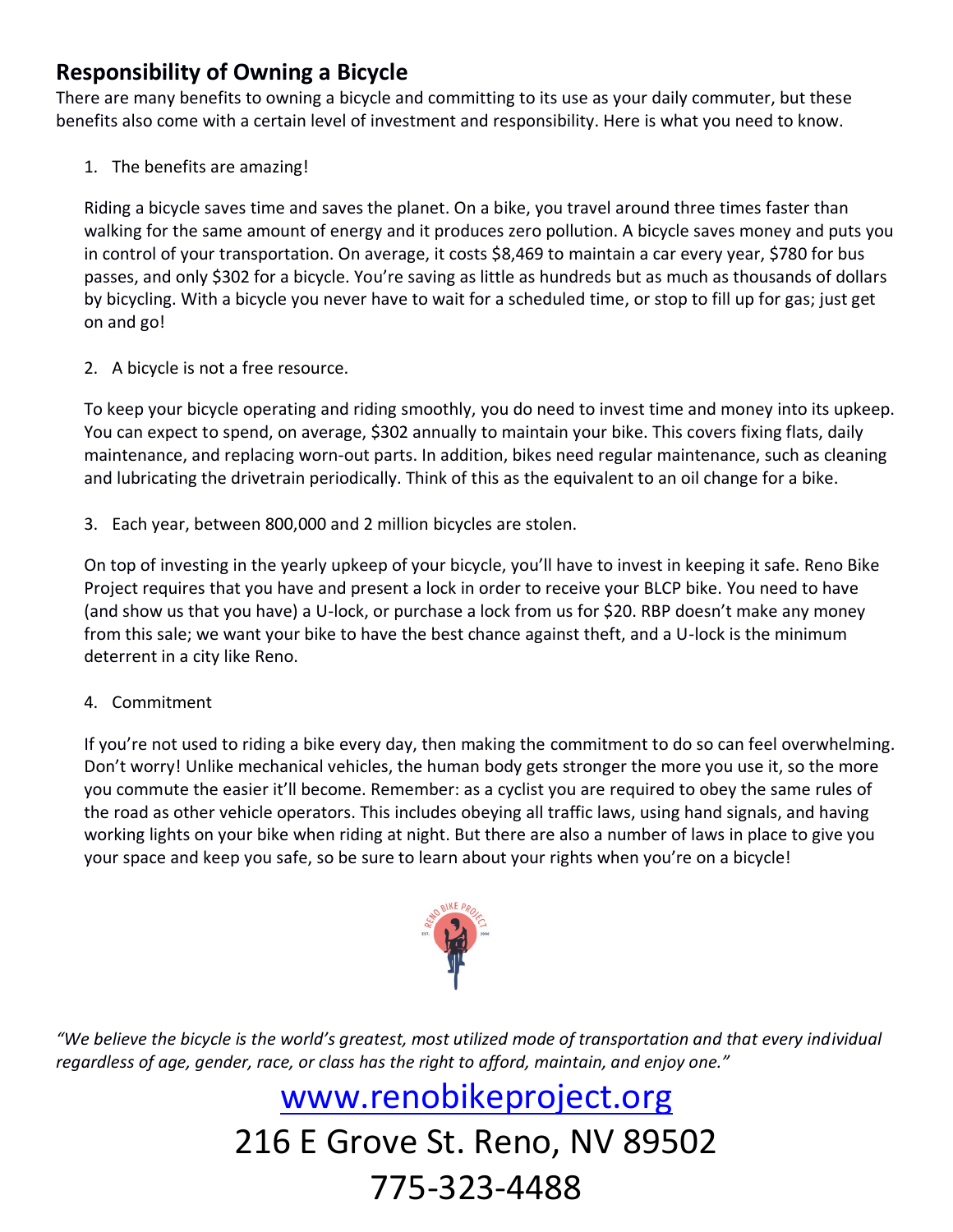| <b>READ BIKE A.</b><br>EST.<br>2006                             | <b>RENO BIKE PROJECT</b><br><b>Biggest Little Commuter Participant Application</b>                                                                                                                                                                                                                                                                                                                                                              |
|-----------------------------------------------------------------|-------------------------------------------------------------------------------------------------------------------------------------------------------------------------------------------------------------------------------------------------------------------------------------------------------------------------------------------------------------------------------------------------------------------------------------------------|
|                                                                 |                                                                                                                                                                                                                                                                                                                                                                                                                                                 |
|                                                                 |                                                                                                                                                                                                                                                                                                                                                                                                                                                 |
|                                                                 |                                                                                                                                                                                                                                                                                                                                                                                                                                                 |
|                                                                 |                                                                                                                                                                                                                                                                                                                                                                                                                                                 |
|                                                                 | Applicant's Current Employment Status: (Check all that apply)                                                                                                                                                                                                                                                                                                                                                                                   |
| o Part-time<br>o Seasonal<br>o Unemployed<br>Student<br>$\circ$ | $\circ$ Searching<br>Height: __________ft. __________inches Weight: ____________lbs. Age: ___________ Gender: __________<br>Do you currently live in the Reno-Sparks Metro Area? (Circle one) YES NO<br>Do you expect to make MORE than \$20,000 this year? (Circle one) YES NO<br>Do you currently own a bicycle? (Circle one) YES NO<br>Do you know how to ride a bicycle? (Circle one) YES NO                                                |
|                                                                 | Who is responsible for paying \$50 program fee? (Circle one) Applicant Agency<br>Other<br>This fee is for an overhauled bicycle, U-lock, & RBP Velo Membership, which grants free public<br>workstation access for a year. Additional items from our Commuter Menu may be added.<br>Do you commit to taking care of your bike, locking it up whenever possible, and utilizing this<br>resource to the best of your ability? (Circle one) YES NO |
| follow-up survey.                                               | Do you commit to completing a 60-day follow up survey? (Circle one) YES NO<br>RBP will provide you with a complementary spare tube and a patch kit upon receipt of your                                                                                                                                                                                                                                                                         |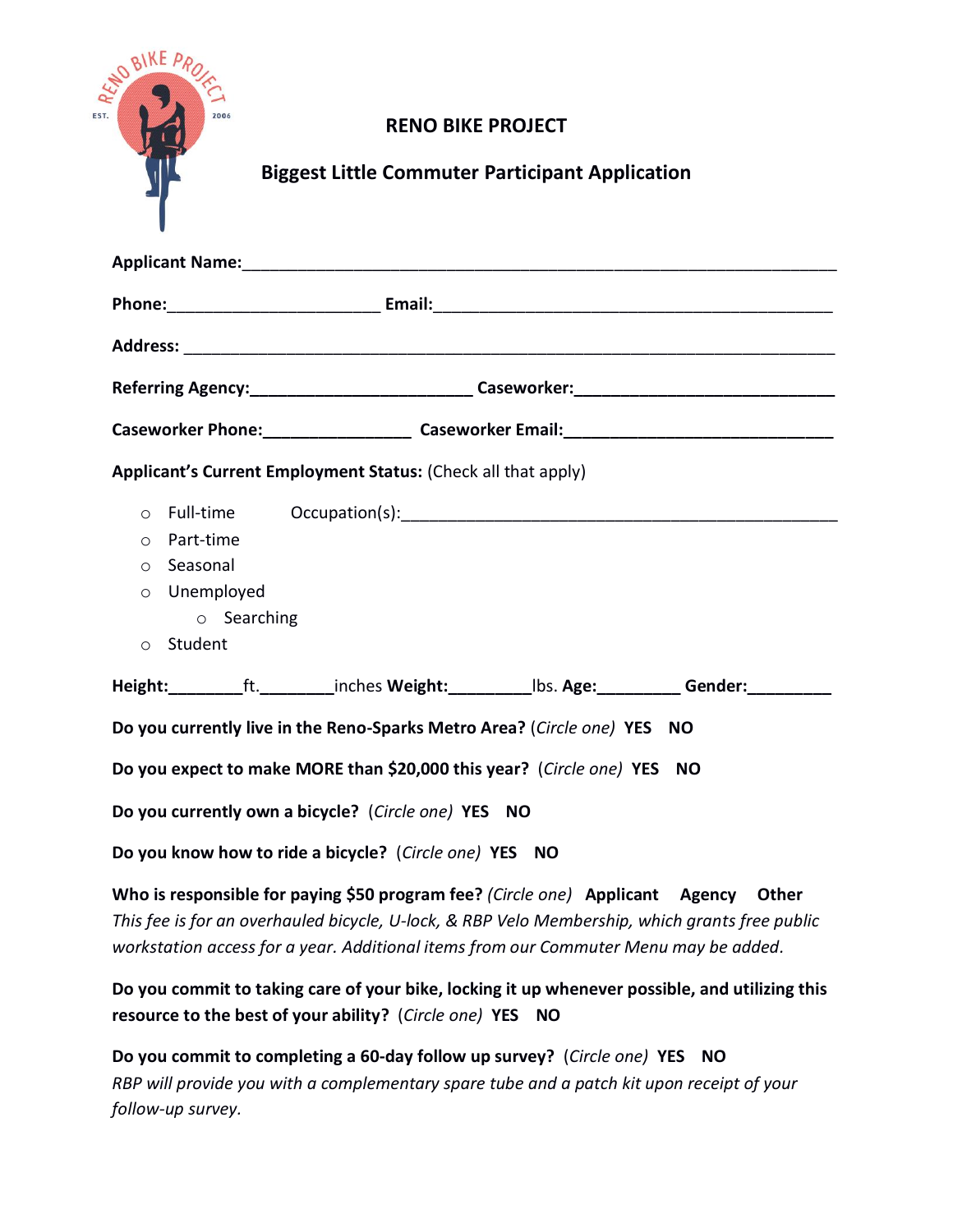How do you get around now?

**What are your biggest transportation challenges at the moment?**

**Please list any disabilities, injuries, concerns, etc. we should know about:**

**Please write a personal statement about your need for a bicycle.** (No less than 2 sentences)

\_\_\_\_\_\_\_\_\_\_\_\_\_\_\_\_\_\_\_\_\_\_\_\_\_\_\_\_\_\_\_\_\_\_\_\_\_\_\_\_\_\_\_\_\_\_\_\_\_\_\_\_\_\_\_\_\_\_\_\_\_\_\_\_\_\_\_\_\_\_\_\_\_\_\_\_\_\_ \_\_\_\_\_\_\_\_\_\_\_\_\_\_\_\_\_\_\_\_\_\_\_\_\_\_\_\_\_\_\_\_\_\_\_\_\_\_\_\_\_\_\_\_\_\_\_\_\_\_\_\_\_\_\_\_\_\_\_\_\_\_\_\_\_\_\_\_\_\_\_\_\_\_\_\_\_\_ \_\_\_\_\_\_\_\_\_\_\_\_\_\_\_\_\_\_\_\_\_\_\_\_\_\_\_\_\_\_\_\_\_\_\_\_\_\_\_\_\_\_\_\_\_\_\_\_\_\_\_\_\_\_\_\_\_\_\_\_\_\_\_\_\_\_\_\_\_\_\_\_\_\_\_\_\_\_ \_\_\_\_\_\_\_\_\_\_\_\_\_\_\_\_\_\_\_\_\_\_\_\_\_\_\_\_\_\_\_\_\_\_\_\_\_\_\_\_\_\_\_\_\_\_\_\_\_\_\_\_\_\_\_\_\_\_\_\_\_\_\_\_\_\_\_\_\_\_\_\_\_\_\_\_\_\_

\_\_\_\_\_\_\_\_\_\_\_\_\_\_\_\_\_\_\_\_\_\_\_\_\_\_\_\_\_\_\_\_\_\_\_\_\_\_\_\_\_\_\_\_\_\_\_\_\_\_\_\_\_\_\_\_\_\_\_\_\_\_\_\_\_\_\_\_\_\_\_\_\_\_\_\_\_\_ \_\_\_\_\_\_\_\_\_\_\_\_\_\_\_\_\_\_\_\_\_\_\_\_\_\_\_\_\_\_\_\_\_\_\_\_\_\_\_\_\_\_\_\_\_\_\_\_\_\_\_\_\_\_\_\_\_\_\_\_\_\_\_\_\_\_\_\_\_\_\_\_\_\_\_\_\_\_ \_\_\_\_\_\_\_\_\_\_\_\_\_\_\_\_\_\_\_\_\_\_\_\_\_\_\_\_\_\_\_\_\_\_\_\_\_\_\_\_\_\_\_\_\_\_\_\_\_\_\_\_\_\_\_\_\_\_\_\_\_\_\_\_\_\_\_\_\_\_\_\_\_\_\_\_\_\_

**To the Applicant:** By signing, I certify that all of the above information is true and correct. I agree to pay all program fees before or at the time of pick-up, complete/abide by all the above requirements, and have read, understood, and agree to the guidelines of this program.

Applicant Signature\_\_\_\_\_\_\_\_\_\_\_\_\_\_\_\_\_\_\_\_\_\_\_\_\_\_\_\_\_\_\_\_\_\_\_\_\_\_\_ Date\_\_\_\_\_\_\_\_\_\_\_\_\_\_\_\_\_\_\_

**To the Caseworker:** By signing, I certify that all of the above information is true and correct to the best of my knowledge. I agree to refer clients who 1) live in the Reno/Sparks metro area, 2) are experiencing financial distress (defined as living at or below 150% of the Federal Poverty Guidelines), and 3) for whom a bicycle fills the unmet need of reliable and affordable transportation for securing and/or commuting to employment. I will encourage clients to take advantage of the opportunity to visit Reno Bike Project for bike maintenance; and I will assist in collecting and returning 60-day evaluation surveys.

| Caseworker Signature       | Date |  |  |
|----------------------------|------|--|--|
|                            |      |  |  |
| <b>RBP Staff Signature</b> | Date |  |  |

**Please contact us 24 hours prior to submitting this application in order for a bike to be available in advance. Applications can be submitted by dropping off or mailing to 216 E Grove St. or email to renobikeproject@gmail.com.**

*Reno Bike Project (RBP) is a 501(c)(3) non-profit community bicycle shop and advocacy group committed to creating a nationally recognized, cycling-friendly community through advocacy, education and cooperation in the Truckee Meadows.*